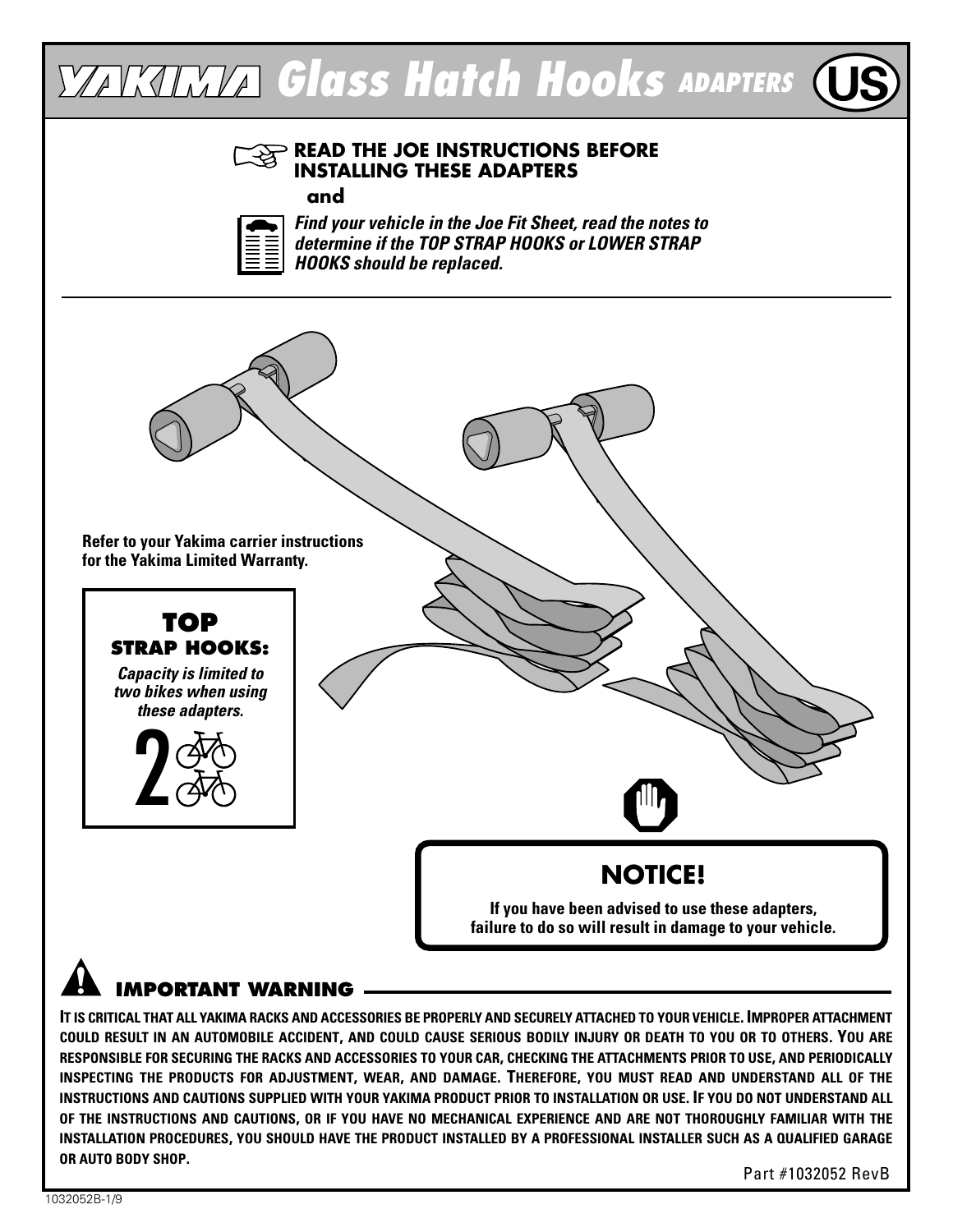

**Find your vehicle in the Joe Fit Sheet and read the notes to determine if the TOP STRAP HOOKS or LOWER STRAP HOOKS should be replaced.**



### **Replacing TOP STRAP HOOKS:**



**Continue with your Joe instructions to secure the carrier to your vehicle.**

1032052B-2/9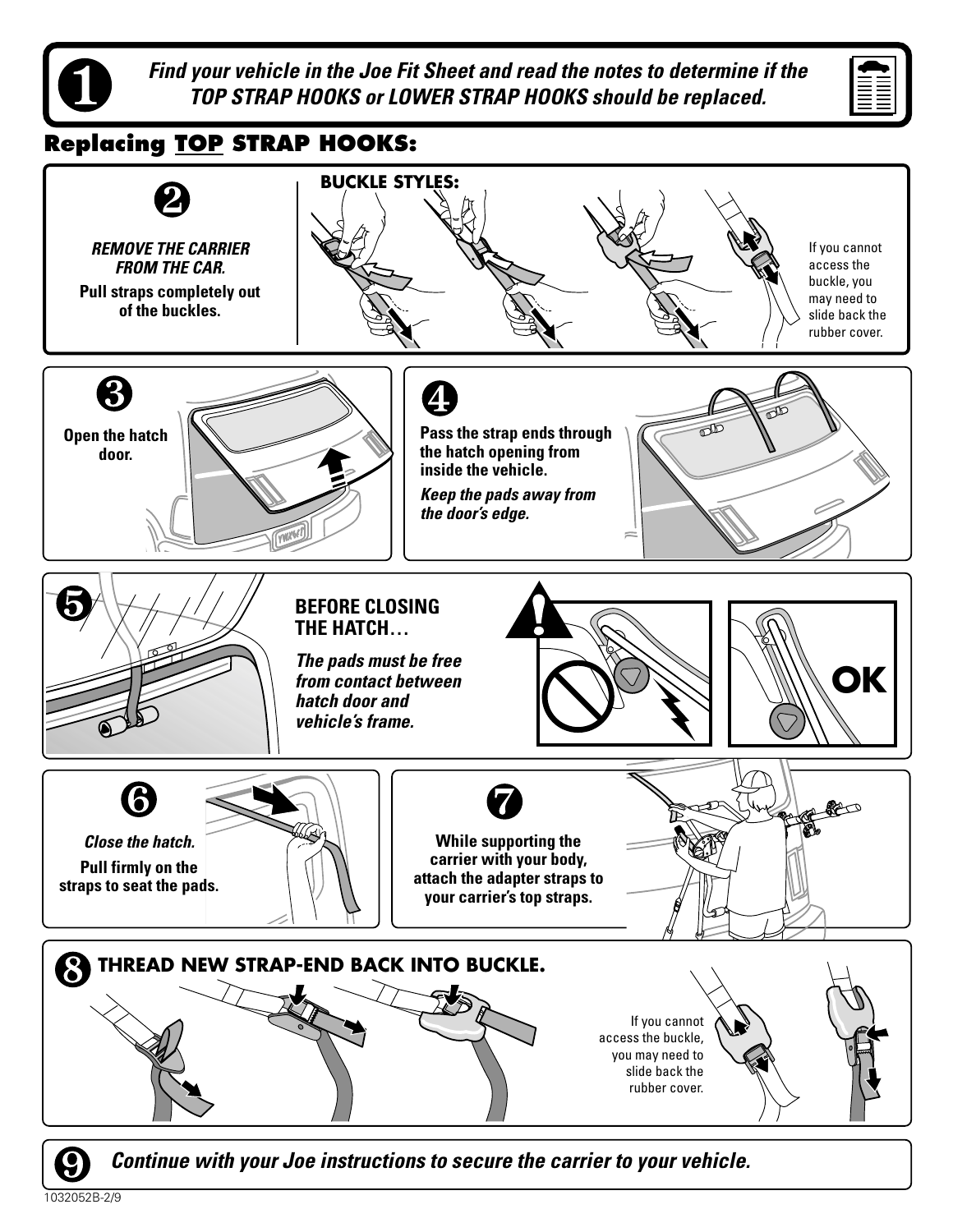

**Find your vehicle in the Joe Fit Sheet and read the notes to determine if the TOP STRAP HOOKS or LOWER STRAP HOOKS should be replaced.**

#### **Replacing LOWER STRAP HOOKS:**



1032052B-3/9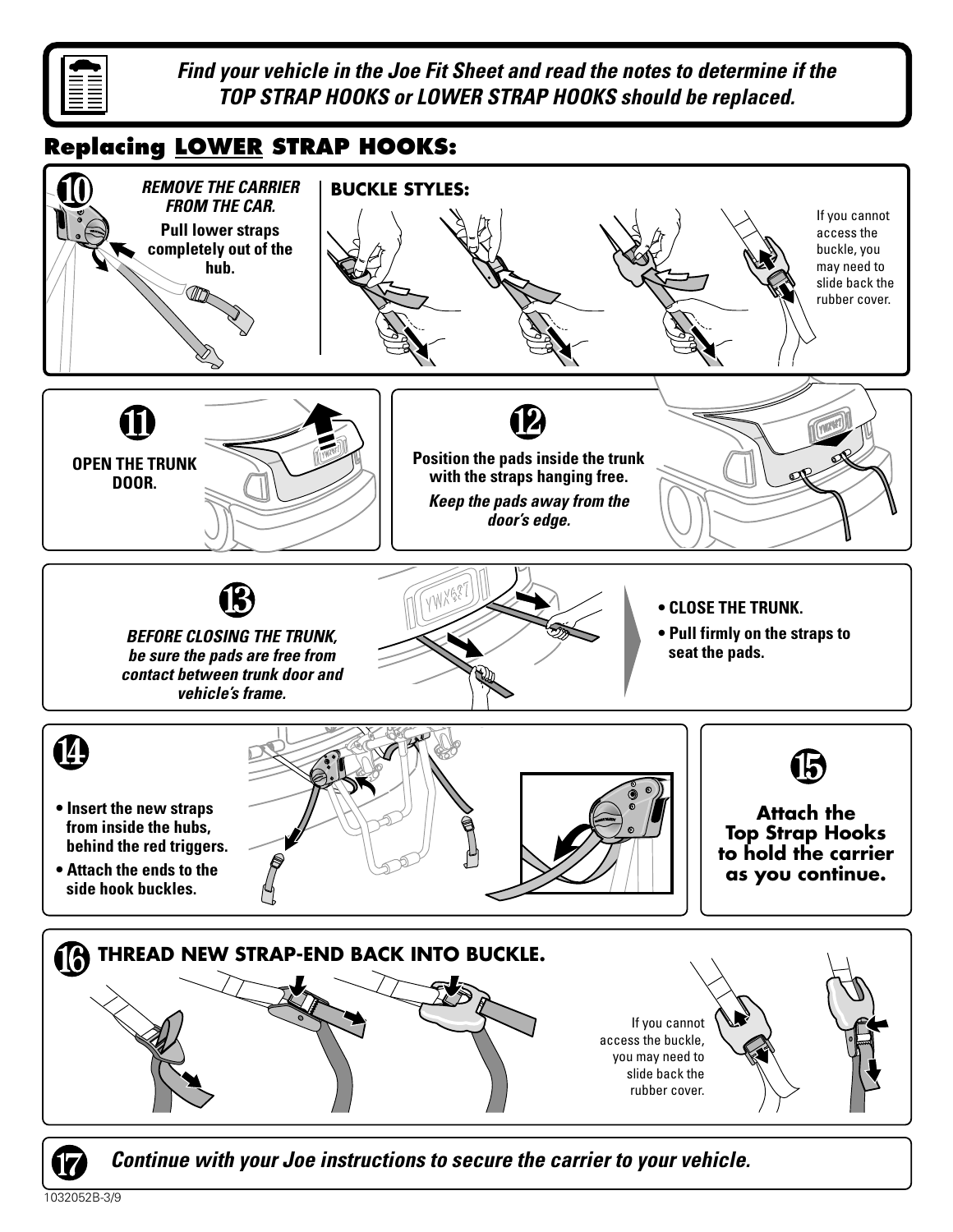#### **Glass Hatch Hooks Adaptateurs de crochets pour hayon vitré**

#### **LIRE LES INSTRUCTIONS CONCERNANT LE PORTE-VÉLOS JOE AVANT DE POSER CES ADAPTATEURS**

#### **et**



**Trouver le véhicule dans le feuillet de compatibilité Joe ("Joe Fit Sheet") et lire les notes pour déterminer s'il faut remplacer les crochets SUPÉRIEURS ou INFÉRIEURS.**



#### **REMPLACEMENT DES CROCHETS SUPÉRIEURS:**

**Avec ces adaptateurs, la charge maximale est limitée à deux vélos.**



# **ATTENTION!**

**S'il vous a été recommandé d'employer ces adaptateurs, leur absence entraînera des dommages au véhicule.**

### **AVERTISSEMENT IMPORTANT**

IL EST IMPÉRATIF QUE LES PORTE-BAGAGES ET LES ACCESSOIRES YAKIMA SOIENT CORRECTEMENT ET SOLIDEMENT FIXÉS AU VÉHICULE. UN **MONTAGE MAL RÉALISÉ POURRAIT PROVOQUER UN ACCIDENT D'AUTOMOBILE, QUI POURRAIT ENTRAÎNER DES BLESSURES GRAVES OU** MÊME LA MORT, À VOUS OU À D'AUTRES PERSONNES. VOUS ÊTES RESPONSABLE DE L'INSTALLATION DU PORTE-BAGAGES ET DES ACCESSOIRES SUR VOTRE VÉHICULE, D'EN VÉRIFIER LA SOLIDITÉ AVANT DE PRENDRE LA ROUTE ET DE LES INSPECTER RÉGULIÈREMENT POUR EN CONTRÔLER **L'ÉTAT, L'AJUSTEMENT ET L'USURE. VOUS DEVEZ DONC LIRE ATTENTIVEMENT TOUTES LES INSTRUCTIONS ET TOUS LES AVERTISSEMENTS** ACCOMPAGNANT VOTRE PRODUIT YAKIMA AVANT DE L'INSTALLER ET DE L'UTILISER. SI VOUS NE COMPRENEZ PAS TOUTES LES INSTRUCTIONS ET TOUS LES AVERTISSEMENTS, OU SI VOUS N'AVEZ PAS DE COMPÉTENCES EN MÉCANIQUE ET NE COMPRENEZ PAS PARFAITEMENT LA MÉTHODE DE MONTAGE, VOUS DEVRIEZ FAIRE INSTALLER LE PRODUIT PAR UN PROFESSIONNEL, COMME UN MÉCANICIEN OU UN CARROSSIER **COMPÉTENT.**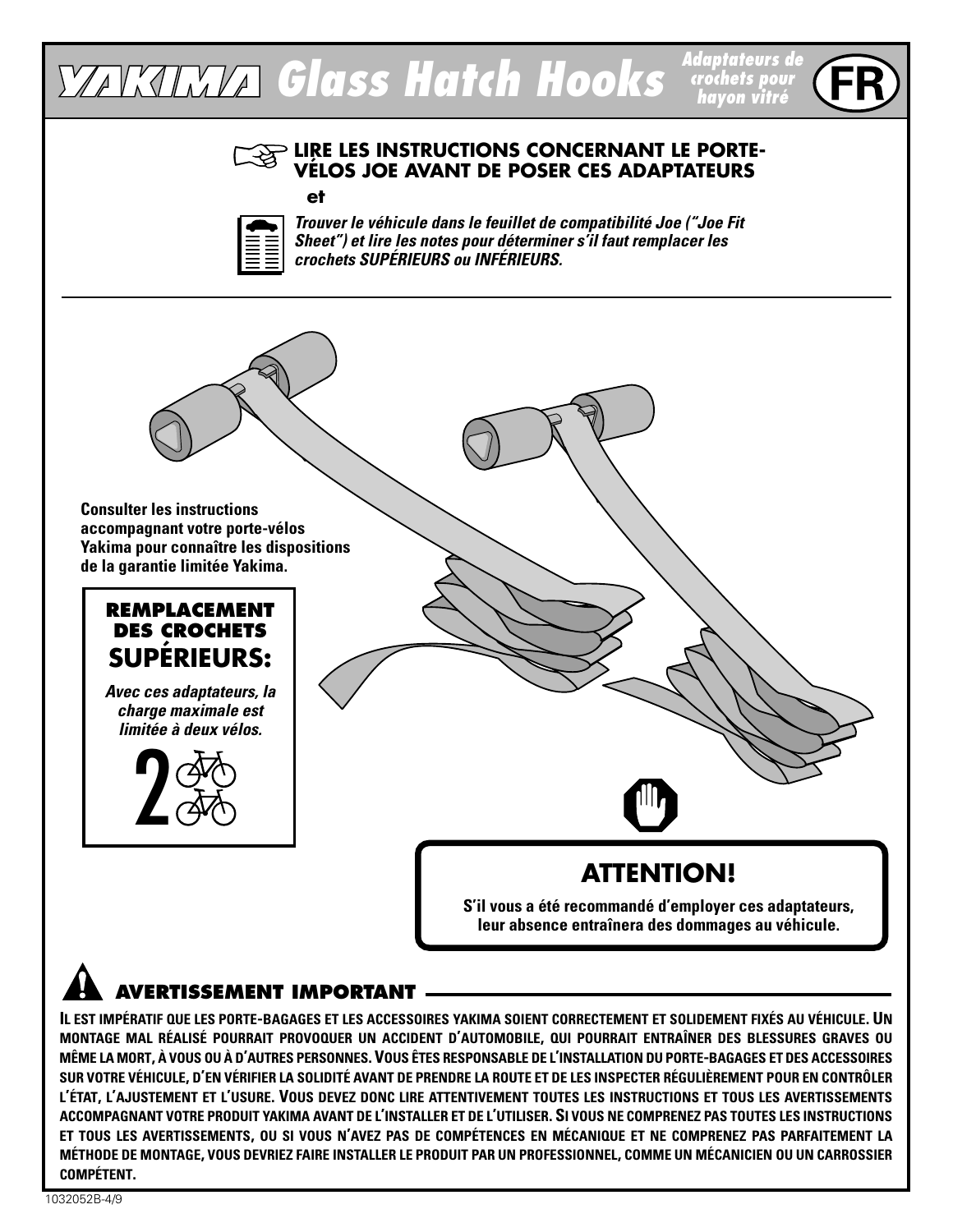**Trouver le véhicule dans le feuillet de compatibilité Joe ("Joe Fit Sheet") et lire les notes pour déterminer s'il faut remplacer les crochets SUPÉRIEURS ou INFÉRIEURS.**



#### **Remplacement DES CROCHETS SUPÉRIEURS:**



**Reprendre la suite des instructions pour monter le porte-vélos Joe sur le véhicule.**

1032052B-5/9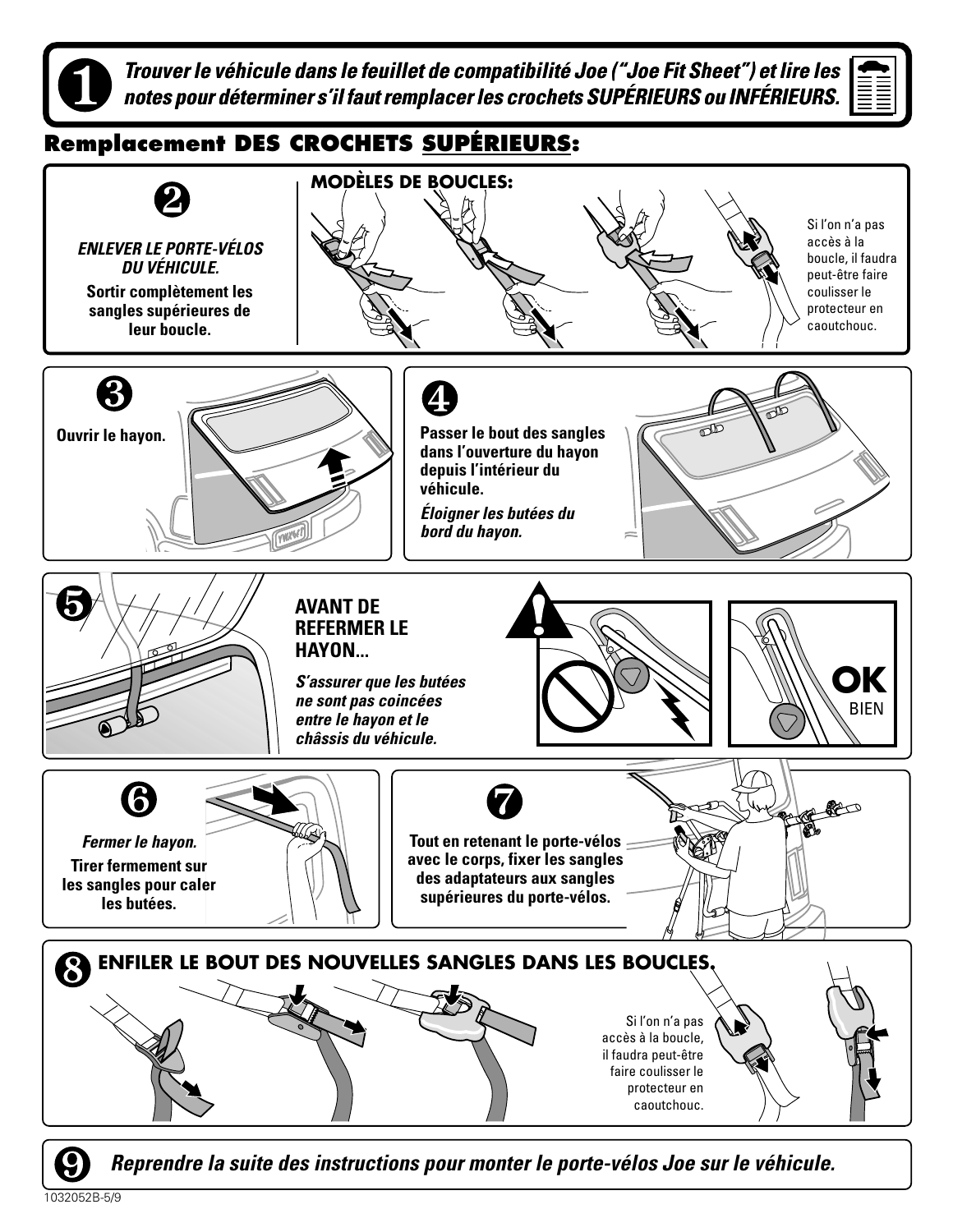

**Trouver le véhicule dans le feuillet de compatibilité Joe ("Joe Fit Sheet") et lire les notes pour déterminer s'il faut remplacer les crochets SUPÉRIEURS ou INFÉRIEURS.**

## **Remplacement DES CROCHETS INFÉRIEURS:**



**Reprendre la suite des instructions pour monter le porte-vélos Joe sur le véhicule.**

1032052B-6/9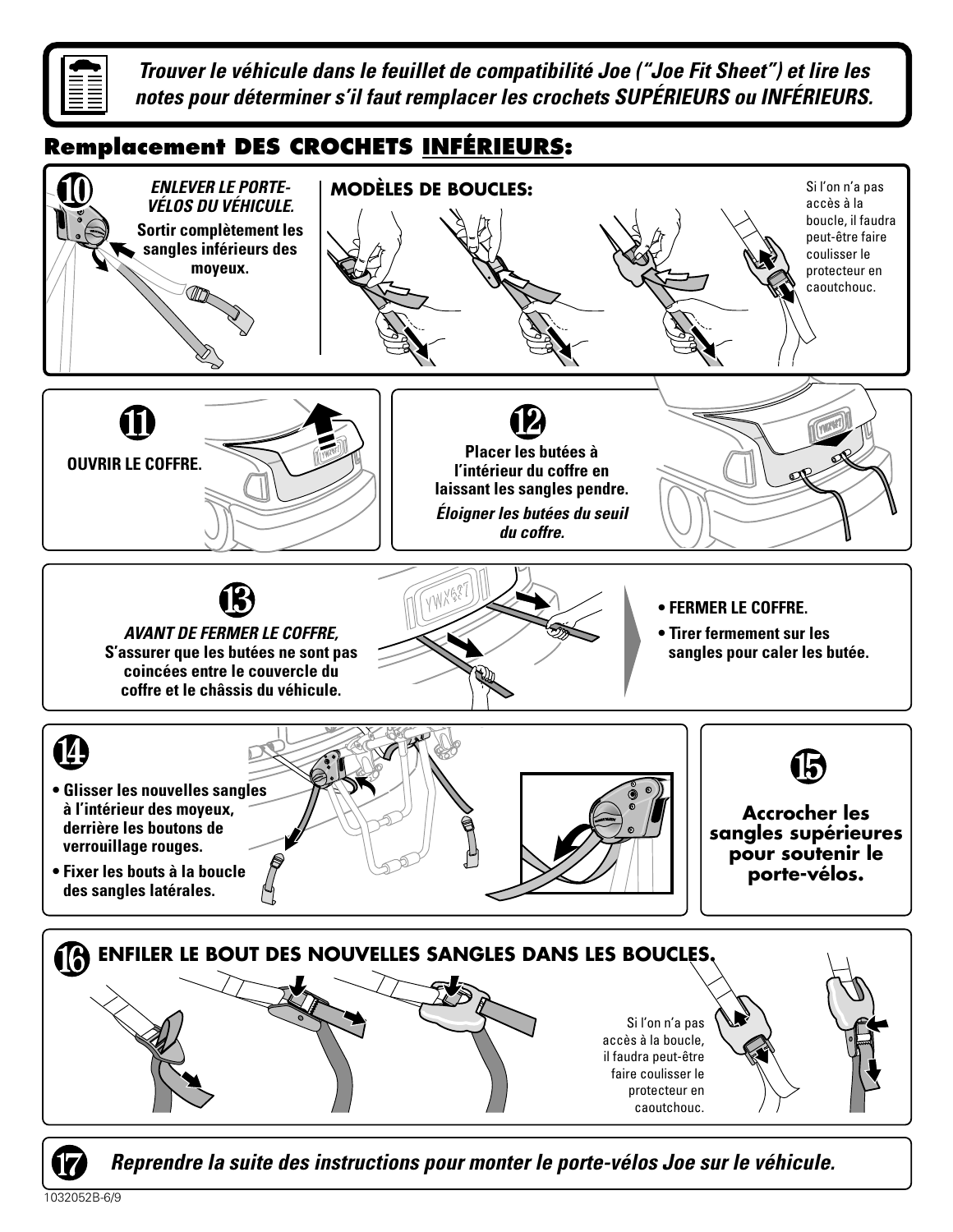# **YAKIMA Glass Hatch Hooks ADAPTERS**

# $\mathbb{R}^2$

 **y**

#### **LEA LAS INSTRUCCIONES PARA JOE ANTES DE INSTALAR ESTOS ADAPTADORES**



**Busque el modelo de su vehículo en la Hoja de compatibilidad de Joe, lea las notas para determinar si deben remplazarse los GANCHOS DE CORREA SUPERIORES o los INFERIORES.**



# **¡AVISO IMPORTANTE!**

**ES FUNDAMENTAL QUE TODAS LAS PARRILLAS Y ACCESORIOS YAKIMA ESTÉN BIEN COLOCADOS Y ASEGURADOS AL VEHÍCULO. UNA** INSTALACIÓN DEFICIENTE PODRÍA RESULTAR EN ACCIDENTE AUTOMOVILÍSTICO Y PROVOCAR HERIDAS GRAVES O MUERTE A USTED O A **TERCEROS. USTED ES RESPONSABLE DE ASEGURAR LAS PARRILLAS Y ACCESORIOS AL VEHÍCULO, VERIFICANDO UNIONES Y AMARRES ANTES** DE USAR E INSPECCIONANDO EL AJUSTE DE LOS PRODUCTOS, SU DESGASTE Y POSIBLES DAÑOS. POR ELLO DEBE LEER Y COMPRENDER TODAS LAS INSTRUCCIONES ADVERTENCIAS QUE VIENEN CON LOS PRODUCTOS YAKIMA ANTES DE INSTALARLOS O USARLOS. SI NO ENTIENDE TODAS LAS INSTRUCCIONES Y ADVERTENCIAS. O NO TIENE EXPERIENCIA EN MECÁNICA O NO ESTÁ FAMILIARIZADO CON LOS PROCEDIMIENTOS DE INSTALACIÓN, HAGA INSTALAR EL PRODUCTO POR UN PROFESIONAL EN UN GARAGE CONOCIDO O EN UN TALLER DE CARROCERÍA.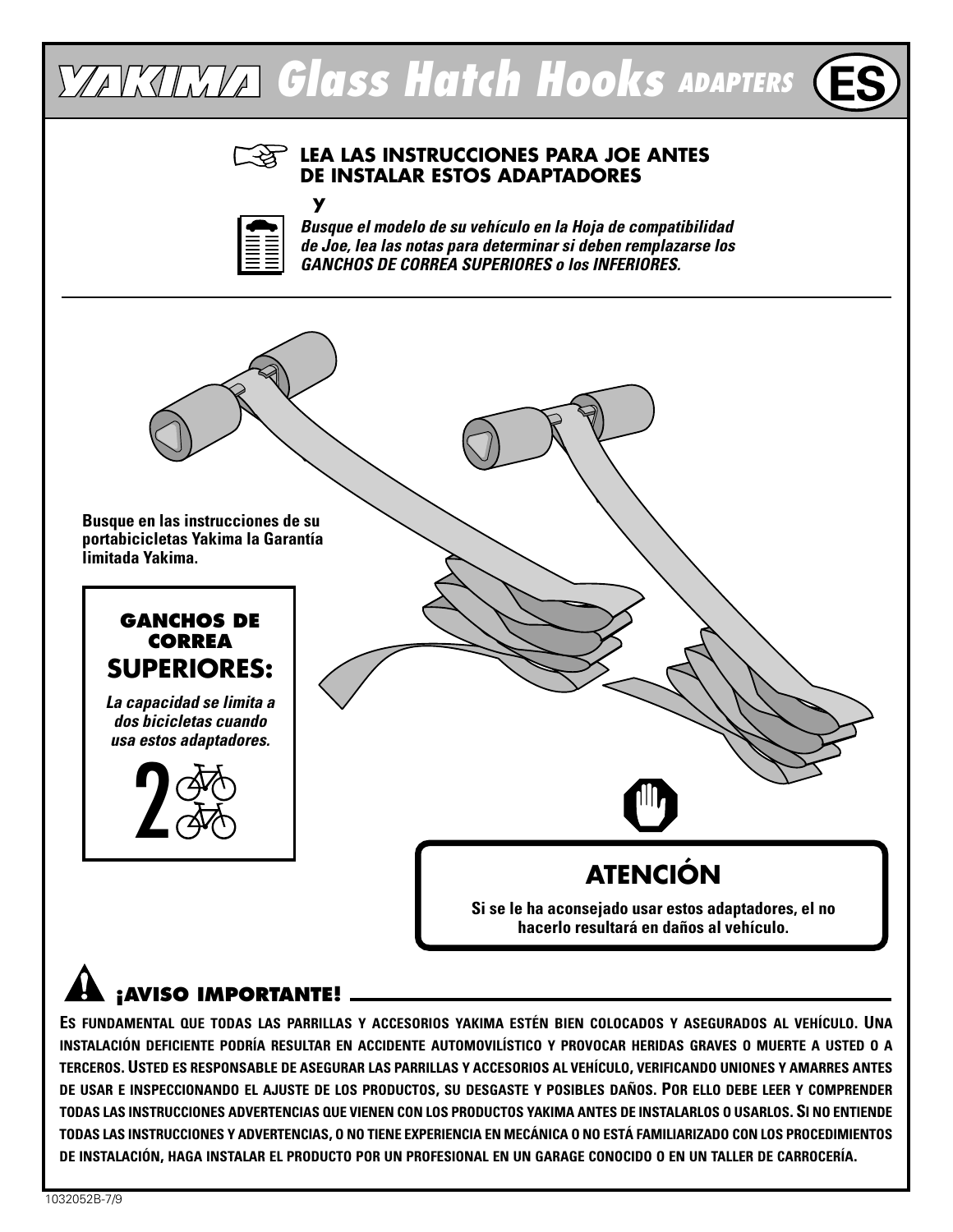**Busque el modelo de su vehículo en la Hoja de compatibilidad de Joe y lea las notas para determinar si deben remplazarse los GANCHOS DE CORREA SUPERIORES o los INFERIORES.**



## **Remplazo de GANCHOS DE CORREA SUPERIORES:**



**Continúe con sus instrucciones de Joe para asegurar el portabicicletas al vehículo.**

1032052B-8/9